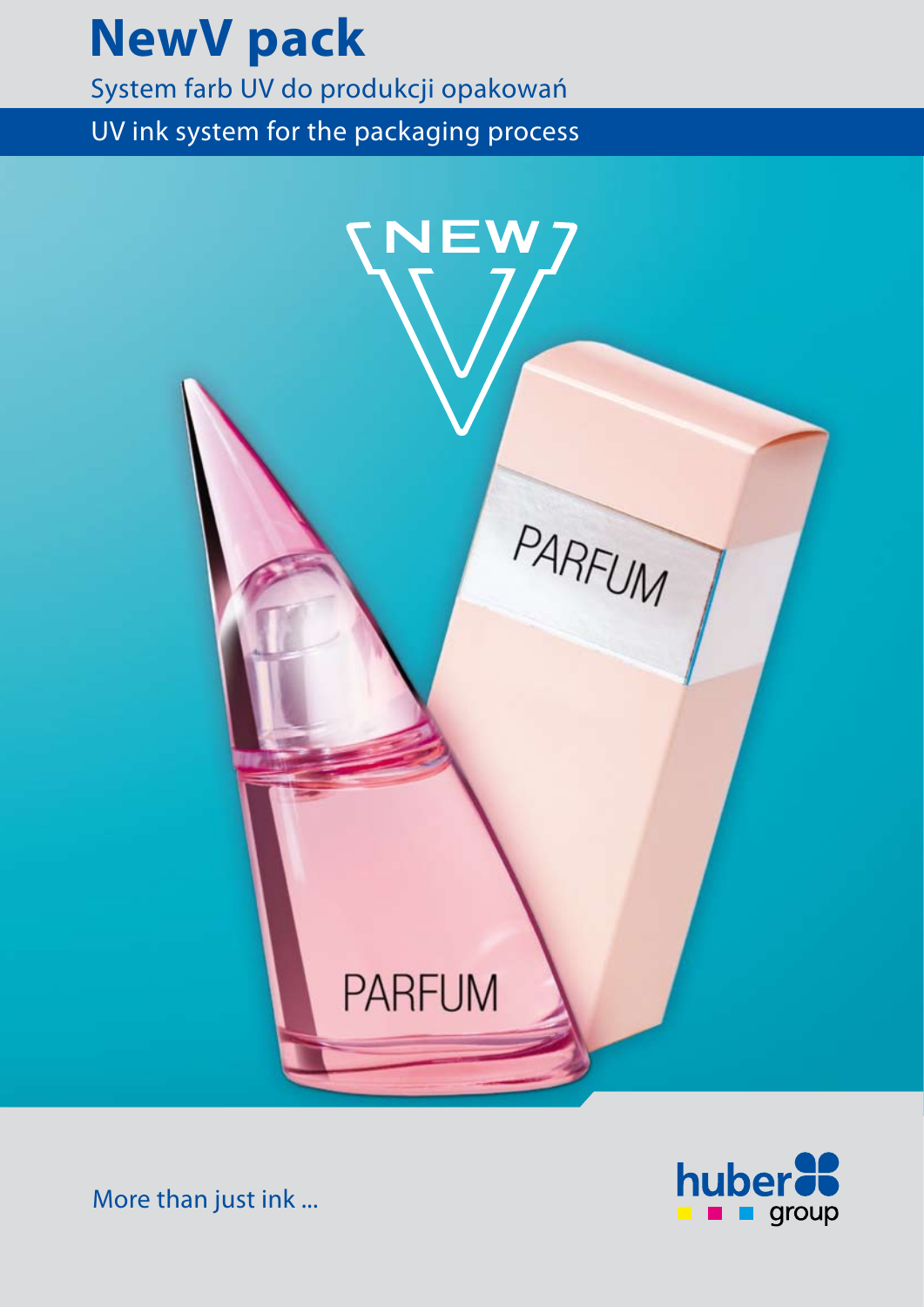**NewV** – Nowa generacja farb UV

**NewV** – The new generation UV- inks

**NewV pack**

**System farb UV do produkcji opakowań** UV ink system for the packaging process



Druk opakowań artykułów spożywczych i kosmetyków wymaga czystości i dużej intensywności farby. Dlatego też **huber**group opracował rozwiązanie godne zaufania: W V pack.

Produkt ten przeznaczony jest do zadruku podłoży wsiąkliwych i oprócz niskiego zapachu własnego wyróżnia się szczególną intensywnością, szybkim utwardzaniem oraz wysoką tolerancją na środek zwilżający. Naturalnie produkt ten charakteryzuje się również najwyższą jakością i znakomitym połyskiem, podobnie jak cała seria produktów NewV.

Więcej informacji o pack i innych produktach **huber**group uzyskają Państwo u naszych doradców technicznych lub na naszej stronie internetowej **www.mhp.com.pl.**

## **Technologie druku z utrwalaniem UV:**

- Offsetowy druk arkuszowy
- Druk formularzy bez końca
- Typografia

#### **Właściwości specjalne:**

- Niski zapach własny
- Wysoka intensywność
- Szybkie, natychmiastowe utwardzanie
- Wysoka tolerancja na środek zwilżający
- Natychmiastowe ustalanie się równowagi farbowo-wodnej
- Brak ITX w recepturach

#### **Odpowiednie podłoża drukowe:**

- Powlekane i nie powlekane papiery oraz kartony
- Warunkowo do aktywowanych koronowo lub płomieniowo folii PE, PP oraz materiałów wstępnie lakierowanych\*
- Kartonów powlekanych metodą odlewu\*
- \* Dla optymalnej przyczepności farby, podłoża nie chłonne powinny posiadać napięcie powierzchniowe przynajmniej 38 mN/m. Ze względu na różnorodność dostawców i dostępnych podłoży drukowych, zalecamy przeprowadzenie testów na przyczepność.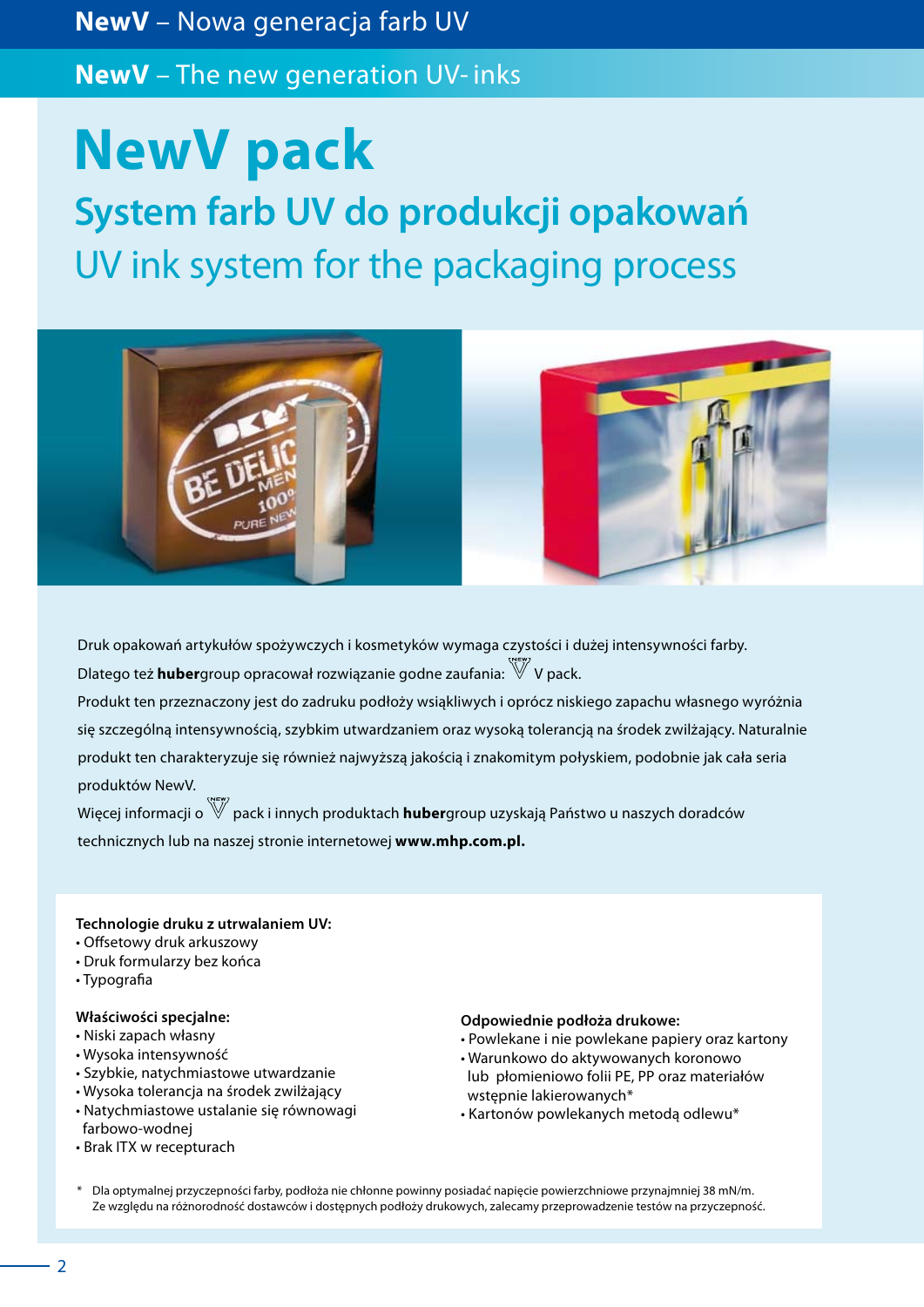

When it comes to secondary packaging for the food and cosmetics sectors, purity of colour and high colour intensity are an absolute must. This is why the **huber**group has now developed a truly reliable solution:  $\mathbb{W}$ pack. In addition to low odour values, this UV offset ink for absorbent surfaces impresses with intensive, rich colours, fast curing and a high level of fount solution tolerance. And it goes without saying that it offers you the same high quality and excellent brilliance given by all the products of the NewV family. If you would like detailed information about  $\mathbb{W}$  pack and other top-class products of the **huber**group, please contact your ink consultant or visit us on-line at **www.NewV-inks.com**.

#### **Printing processes with UV curing:**

- Sheet-fed offset
- Continuous forms
- Letterpress

## **Special properties:**

- Low-odour formulation
- High colour intensity
- Fast, immediate curing
- High fount solution tolerance
- Quick adjustment of the ink/water balance
- ITX-free formula

# **Suitable substrates:**

- Coated and uncoated papers and card stocks
- Conditionally for pretreated PE, PP (corona or gas flame) or preprimed material\*
- Top-coated grades of board\*
- Non-absorbent substrates must have a surface tension of at least 38 mN/m in order to ensure optimum ink adhesion. In view of the large number of substrate suppliers and different substrates and substrate grades available, we recommend you carry out an adhesion test prior to beginning the print run.